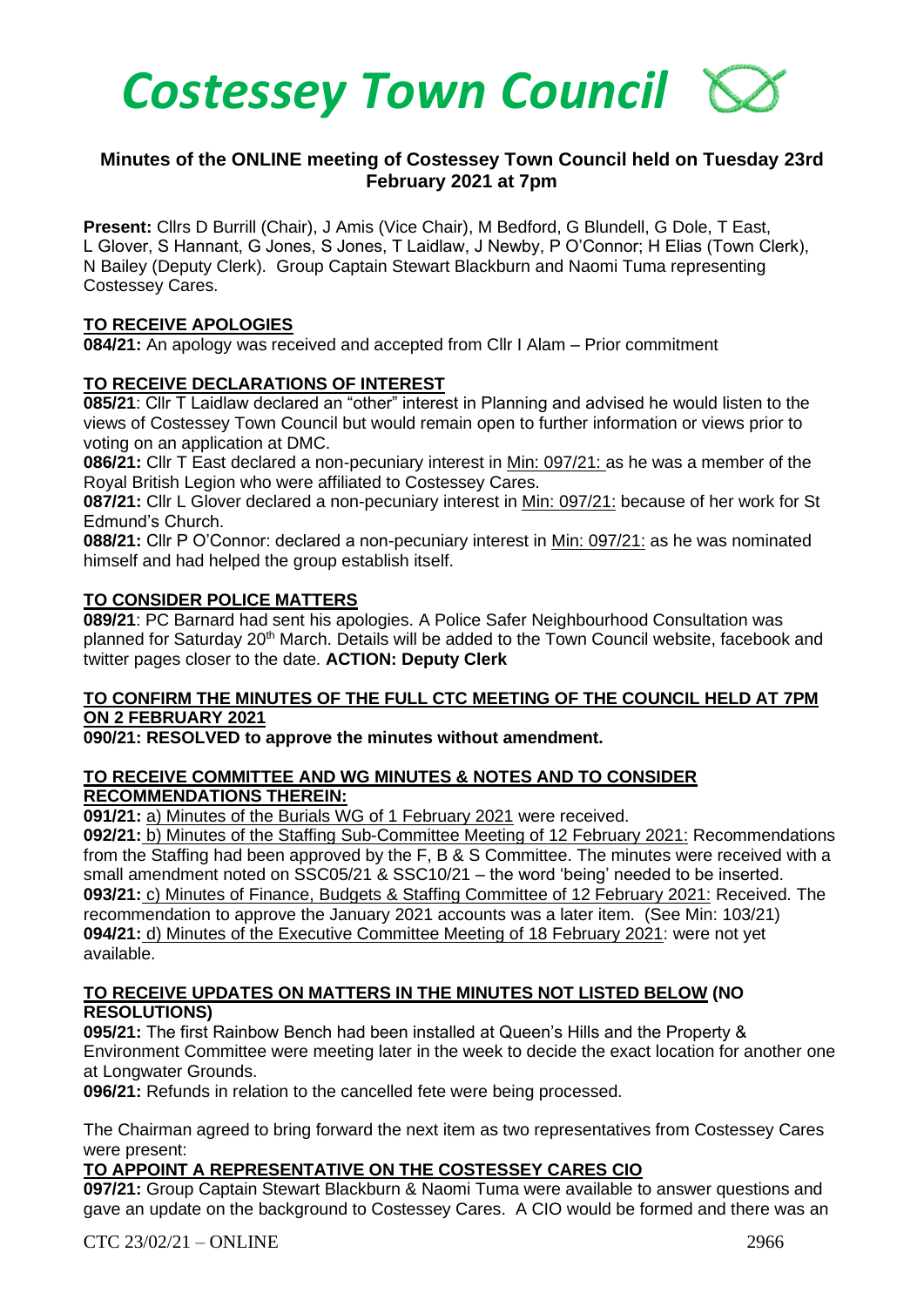option to have a trustee appointed by the Town Council. It would not be a fixed term appointment. A link between Costessey Cares and the Town Council would be an important means of keeping the Town Council updated. Cllr P O'Connor expressed an interest and was approved unopposed. **RESOLVED to appoint Cllr P O'Connor as the Town Council representative for Costessey Cares.** 

Group Captain Stewart Blackburn & Naomi Tuma were thanked and left the meeting at 7:18pm.

#### **TO ADJOURN THE MEETING FOR 15 MINUTES' PUBLIC PARTICIPATION**

**098/21:** No members of the public were present

# **TO MAKE RECOMMENDATIONS ON PLANNING APPLICATIONS, AND RECEIVE INFORMATION ON APPEALS**

# **& OTHER PLANNING MATTERS**

**099/21:** a) Planning applications for consideration:

i) 2021/0211: Mr David Thomson - Land to the Rear of 7 Longwater Lane - Outline application for new dwelling with access – **Comment: There is a large garden behind the property next to the Vets' surgery. Access would be via a lane which is currently used to access to an agricultural field. RECOMMEND REFUSAL on the following grounds: Site is in the designated river valley where development would be contrary to development management policies. This would be back-land development which the Council always refuses. Access & Visibility - the access would be via a narrow lane; visibility would be seriously impaired on exiting this lane at corner of no 7 Longwater lane to the right, while vehicles are parked in front of the Vets' practice to the left, the Costessey Centre (community hall and recreation and sports grounds) exit is almost opposite, and there is an adjacent bus stop in both directions**

ii) 2021/0212: Mr Kirwan - 162 West End, NR8 5AN - Single storey rear extension – Householder – **APPROVE**

iii) 2021/0252: Mr G Carrs / Ms S Howlett & Mr M Yardy - 104 & 106 West End, NR8 5AJ Retention of a front dormer and first floor rear extension at 104 West End and new front dormer and two storey rear extension at 106 West End - Full – **Comment: Site History: It was noted that this was a new application for a "double extension", to be decided on its own merits but that no. 104 was the subject of a planning appeal. A discussion ensued as to whether to defer comments and a recommendation until after the outcome of the planning appeal had been determined. It was decided to comment anyway, in case the opportunity was lost. RECOMMEND REFUSAL ON THE FOLLOWING GROUNDS: The scale of the rear extension results in an unacceptable scale mass and form that does not maintain or enhance the character and appearance of the original building, the attached neighbouring property or the street scene and surrounding area. The application is contrary to DM1.4(d, i), DM3.4(a) and DM3.8(4,a) of the South Norfolk Local Plan Development Management Policies Document 2015. IF SNC IS MINDED TO APPROVE THE APPLICATION, A CONDITION SHOULD BE ATTACHED STATING A REQUIRED END DATE TO CONSTRUCTION TO AVOID THE POSSIBILTY OF THE NEIGHBOURING EXTENSION BEING GRANTED PLANNING PERMISSION, BUT NOT BEING BUILT.**

**100/21:** b) Information & Planning decisions received from South Norfolk & Norfolk County Councils: Noted.

**TO CONSIDER FINANCE MATTERS (See also F, B&S Committee Minutes 12th February 2021) 101/21:** a) To approve the Interim Internal Audit Report for 2020-21: Cllr G Jones, Chairman of the F,B & S Committee, thanked the Town Clerk who was also the Responsible Financial Officer for another exemplary audit report. No action plan was required. A query was raised on the balance figures shown on Appendix 1 'Long Term Borrowing' which are 'reset annually' and can be removed if they confuse Councillors.

**RESOLVED to approve the Interim Internal Audit Report.**

**102/21:** b) To Approve the Amended Treasury & Investment Management Policy: Recommended changes were highlighted within the document and accepted.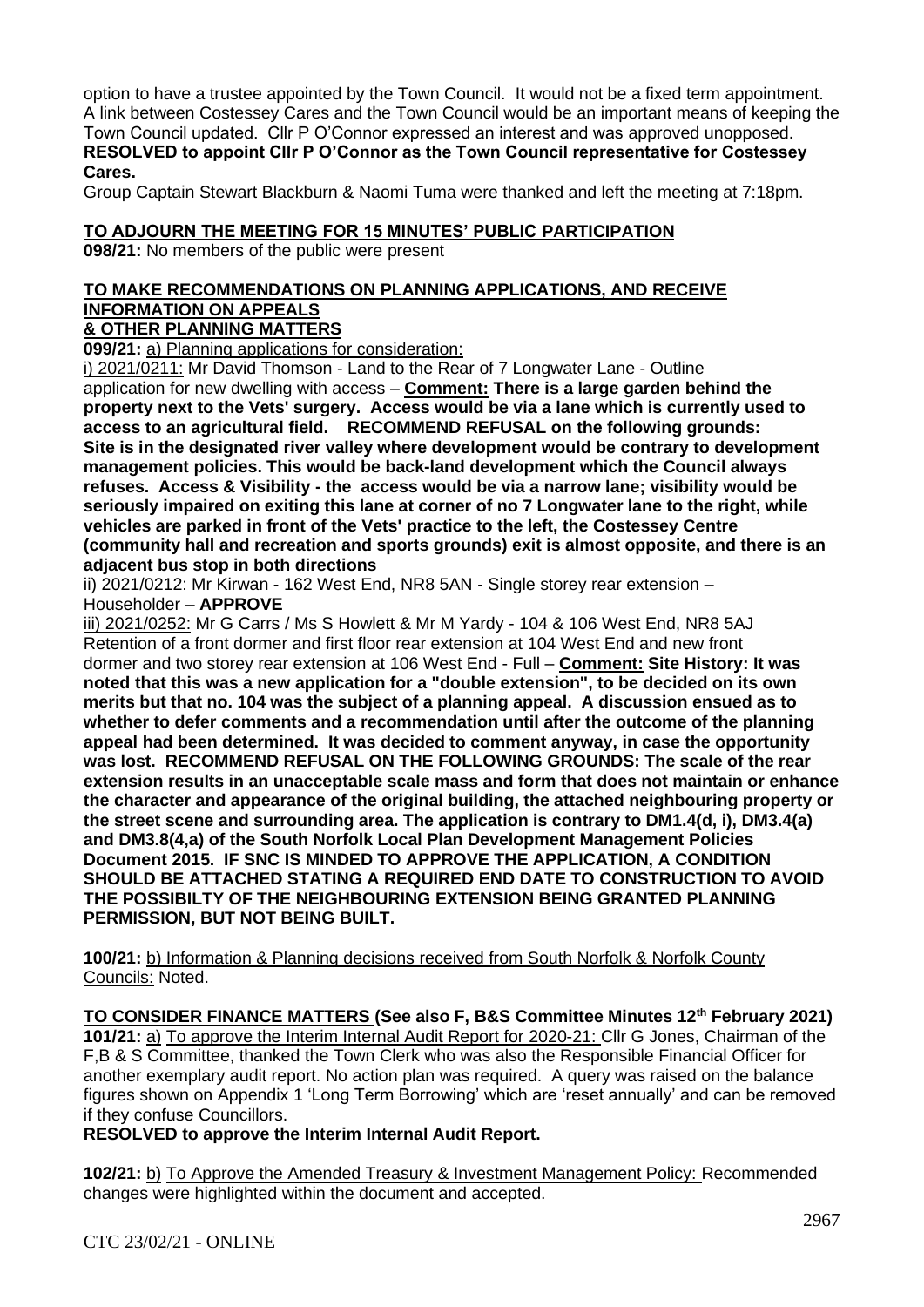# **RESOLVED to approve the amended Treasury & Investment Management Policy**

**103/21:** c) To approve the accounts for January 2021 and receive a short budget report incl payments over £500: There was very little activity. The Business Interruption Grants were still being received from South Norfolk Council.

**RESOLVED to approve the accounts for January 2021 in the balance of £902,527.42**

**104/21:** d) To approve a grant to the Norfolk CAB: £50 was awarded in 2018/19 but nothing in 2019/20. The number of Costessey residents supported by the CAB had been provided **RESOLVED to award a £150 grant from the 2020/21 Budget** 

### **TO CONSIDER HIGHWAYS MATTERS**

**105/21**: Potholes on the City side of Bowthorpe Roundabout – both lanes.

Dropped drain on Poethlyn Drive needed to be reported again to the Consortium of Developers and one on William Frost Way to Norfolk County Council.

A traffic cone was covering an open drain on Norwich Road/Gunton Lane junction which had been reported by several people.

Costessey Lane resurfacing is complete but the flooding meant two roads into Costessey were blocked. Flooding at the Townhouse Road/Norwich Road bridge still occurred.

### **To approve the DRAFT Equipment Loan Agreement**

**106/21:** A query was raised as to whether or not the agreement was enforceable if somebody did not return the loaned equipment.

**RESOLVED to approve the Equipment Loan Agreement subject to the Council's Solicitor confirming a breach is enforceable.** 

### **TO APPROVE THE AMENDED CTC TRAINING POLICY**

**107/21:** Recommended changes were highlighted within the document and accepted. **RESOLVED to approve the amended CTC Training Policy** 

### **TO RECEIVE CORRESPONDENCE (Verbal and written)**

**108/21:** None

### **TO RECEIVE DISTRICT COUNCILLORS' REPORTS**

**109/21:** South Norfolk Council were seeking to raise the Band D Council Tax by £5.00 pa. This was the maximum they could increase Council Tax by without the need for a referendum. Some District Councillors had attended Planning Enforcement training earlier in the day. A regular report of actions on Enforcement cases would be developed. Cllr T Laidlaw would seek to share some of the documentation.

District Cllr S Blundell sent her apologies. She was actively working on individual cases for people in crisis.

### **TO CONSIDER THE LATEST GOVERNMENT GUIDANCE ON COVID 19**

**110/21:** Guidance meant community centres could open for certain activities from 12<sup>th</sup> April, and there were changes to restrictions on organised activities from 29<sup>th</sup> March. Funerals still had limitations. Elections were planned for Thursday  $6<sup>th</sup>$  May 2021.

### **TO RAISE MATTERS OF STRATEGIC IMPORTANCE (FOR DISCUSSION ONLY – (No resolutions)**

**111/21:** St Helen's Church Hall, Gurney Road, New Costessey will be a new Polling Station and replaces the Methodist Church, Norwich Road. It would be useful if SNC could arrange for a poster at the Methodist Church to divert voters. It could be included for information in the Town Council newsletter.

**112/21:** Norfolk County Council were undertaking surveys along the A1074 Dereham Road. The Chairman was part of a Working Group who were seeking to review the Committees and Working Groups structure and he would circulate proposals for debate at a Special Council Meeting before the May Annual General Meeting.